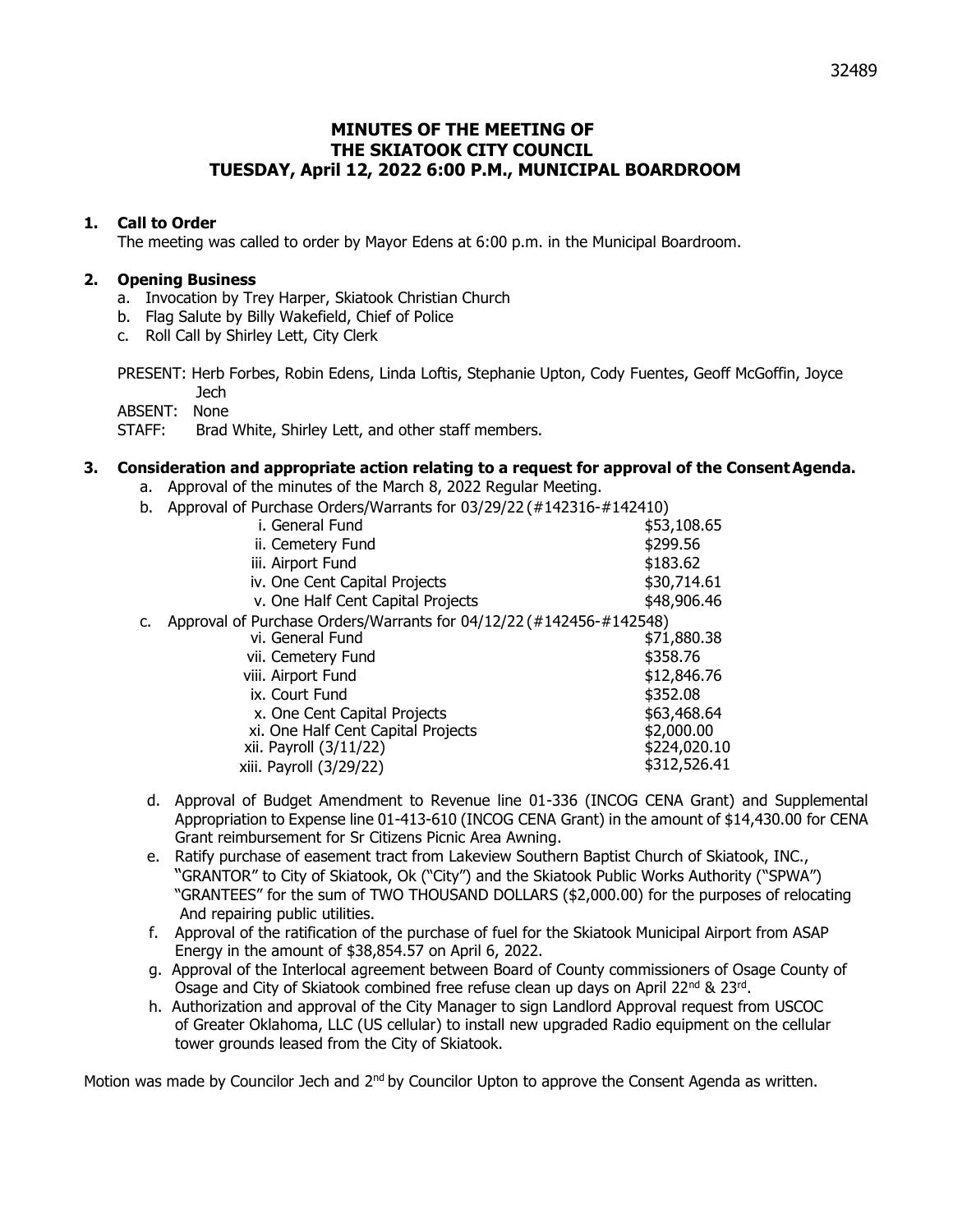YES: Forbes, Edens, Jech, McGoffin, Loftis, Upton, Fuentes, NO: None

### **4. Consideration and appropriate action relating to items removed from the ConsentAgenda.**

Item was skipped. No action was taken.

**5. Discussion and possible consideration and appropriate action on Ordinance 2022-02, AN ORDINANCE AMENDING THE EMPLOYEE RETIREMENT SYSTEM, DEFINED CONTRIBUTION PLAN FOR THE CITY OF SKIATOOK, OKLAHOMA BY ADOPTING A REVISED AND RESTATED RETIREMENT PLAN; PROVIDING RETIREMENT BENEFITS FOR ELIGIBLE EMPLOYEES OF THE CITY OF SKIATOOK, OKLAHOMA; PROVIDING FOR PURPOSE AND ORGANIZATION; PROVIDING FOR DEFINITIONS; PROVIDING FOR ELIGIBILITY AND PARTICIPATION; PROVIDING FOR NON- ALIENATION OF BENEFITS; PROVIDING FOR EMPLOYER AND EMPLOYEE CONTRIBUTIONS; PROVIDING FOR ACCOUNTING, ALLOCATION, AND VALUATION; PROVIDING BENEFITS; PROVIDING FOR REQUIRED NOTICE; PROVIDING FOR AMENDMENTS AND TERMINATION; PROVIDING FOR TRANSFER TO AND FROM OTHER PLANS; CREATING A RETIREMENT COMMITTEE AND PROVIDING FOR POWERS, DUTIES, AND RIGHTS OF RETIREMENT COMMITTEE; PROVIDING FOR PAYMENT OF CERTAIN OBLIGATIONS; PROVIDING FOR DURATION AND PAYMENT OF EXPENSES; PROVIDING FOR EFFECTIVE DATE; PROVIDING FOR VESTING SCHEDULES; PROVIDING FOR A FUND TO FINANCE THE SYSTEM TO BE POOLED WITH OTHER INCORPORATED CITIES, TOWNS AND THEIR AGENCIES AND INSTRUMENTALITIES FOR PURPOSES OF ADMINISTRATION, MANAGEMENT, AND INVESTMENT AS PART OF THE OKLAHOMA MUNICIPAL RETIREMENT FUND; PROVIDING FOR PAYMENT OF ALL CONTRIBUTIONS UNDER THE SYSTEM TO THE OKLAHOMA MUNICIPAL RETIREMENT FUND FOR MANAGEMENT AND INVESTMENT; PROVIDING FOR REPEALER AND SEVERABILITY; ADOPTING THOSE AMENDMENTS MANDATED BY THE INTENAL REVENUE CODE; PROVIDING FOR CODIFICATION; AND DECLARING AN EMERGENCY**

Motion was made by Councilor Forbes and 2<sup>nd</sup> by Councilor McGoffin to approve Ordinance 2022-02, AN ORDINANCE AMENDING THE EMPLOYEE RETIREMENT SYSTEM, DEFINED CONTRIBUTION PLAN FOR THE CITY OF SKIATOOK, OKLAHOMA BY ADOPTING A REVISED AND RESTATED RETIREMENT PLAN; PROVIDING RETIREMENT BENEFITS FOR ELIGIBLE EMPLOYEES OF THE CITY OF SKIATOOK, OKLAHOMA; PROVIDING FOR PURPOSE AND ORGANIZATION; PROVIDING FOR DEFINITIONS; PROVIDING FOR ELIGIBILITY AND PARTICIPATION; PROVIDING FOR NON- ALIENATION OF BENEFITS; PROVIDING FOR EMPLOYER AND EMPLOYEE CONTRIBUTIONS; PROVIDING FOR ACCOUNTING, ALLOCATION, AND VALUATION; PROVIDING BENEFITS; PROVIDING FOR REQUIRED NOTICE; PROVIDING FOR AMENDMENTS AND TERMINATION; PROVIDING FOR TRANSFER TO AND FROM OTHER PLANS; CREATING A RETIREMENT COMMITTEE AND PROVIDING FOR POWERS, DUTIES, AND RIGHTS OF RETIREMENT COMMITTEE; PROVIDING FOR PAYMENT OF CERTAIN OBLIGATIONS; PROVIDING FOR DURATION AND PAYMENT OF EXPENSES; PROVIDING FOR EFFECTIVE DATE; PROVIDING FOR VESTING SCHEDULES; PROVIDING FOR A FUND TO FINANCE THE SYSTEM TO BE POOLED WITH OTHER INCORPORATED CITIES, TOWNS AND THEIR AGENCIES AND INSTRUMENTALITIES FOR PURPOSES OF ADMINISTRATION, MANAGEMENT, AND INVESTMENT AS PART OF THE OKLAHOMA MUNICIPAL RETIREMENT FUND; PROVIDING FOR PAYMENT OF ALL CONTRIBUTIONS UNDER THE SYSTEM TO THE OKLAHOMA MUNICIPAL RETIREMENT FUND FOR MANAGEMENT AND INVESTMENT; PROVIDING FOR REPEALER AND SEVERABILITY; ADOPTING THOSE AMENDMENTS MANDATED BY THE INTENAL REVENUE CODE; PROVIDING FOR CODIFICATION; AND DECLARING AN EMERGENCY

YES: Forbes, Edens, Jech, Loftis, Upton, McGoffin, Fuentes NO: None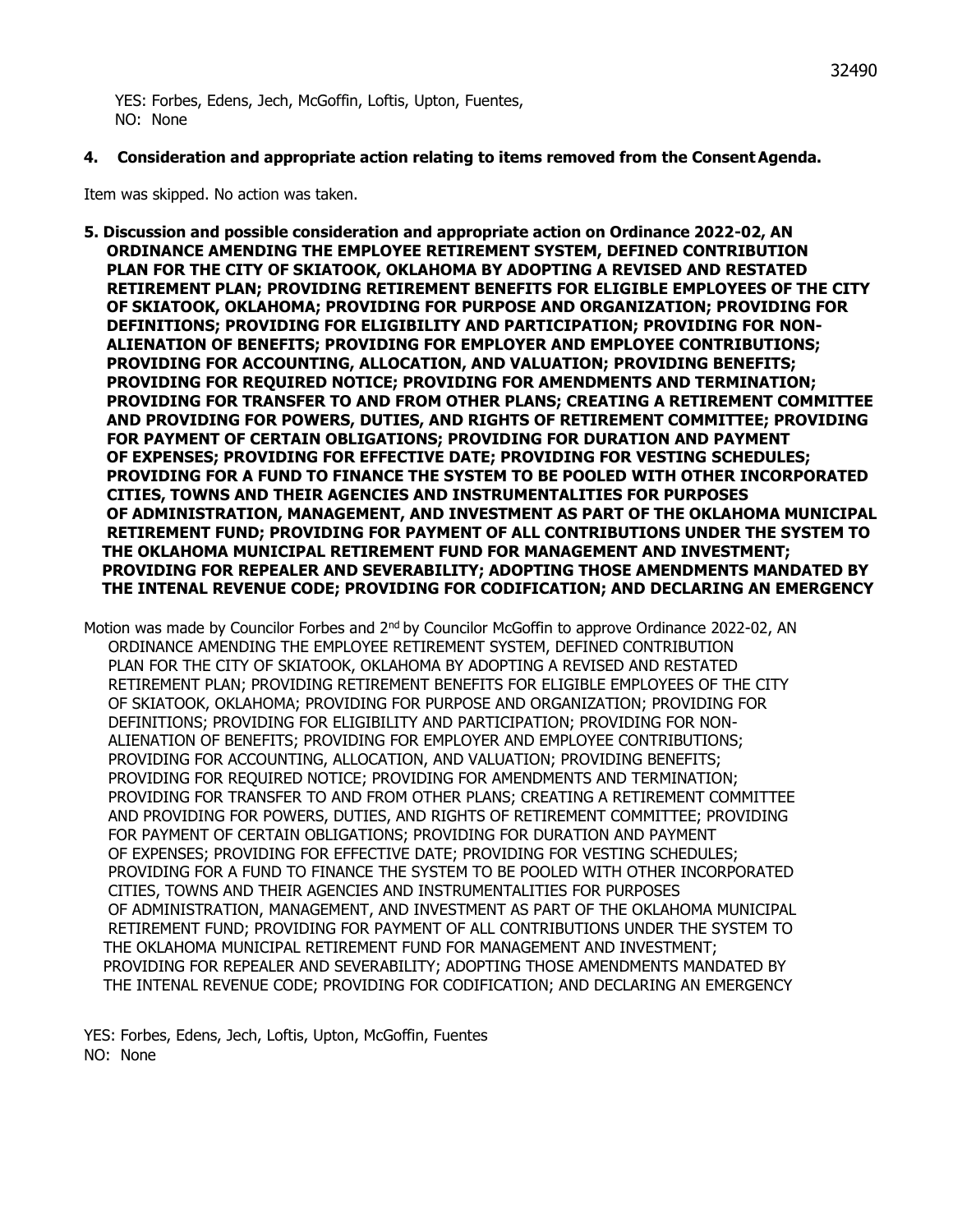## **6. Discussion and possible consideration and appropriate action related to the approval of the emergency clause for Ordinance 2022-02.**

Motion was made by Councilor Forbes and 2<sup>nd</sup> by Councilor McGoffin to approve the emergency clause for Ordinance 2022-02

YES: Forbes, Edens, Jech, Loftis, Upton, McGoffin, Fuentes NO: None

**7. Discussion and possible consideration and appropriate action on Ordinance 2022-03, AN ORDINANCE AMENDING THE EMPLOYEE RETIREMENT SYSTEM, DEFINED CONTRIBUTION PLAN FOR THE CITY MANAGER FOR THE CITY OF SKIATOOK, OKLAHOMA BY ADOPTING A REVISED AND RESTATED RETIREMENT PLAN; PROVIDING RETIREMENT BENEFITS FOR ELIGIBLE EMPLOYEES OF THE CITY OF SKIATOOK, OKLAHOMA; PROVIDING FOR PURPOSE AND ORGANIZATION; PROVIDING FOR DEFINITIONS; PROVIDING FOR ELIGIBILITY AND PARTICIPATION; PROVIDING FOR NON-ALIENATION OF BENEFITS; PROVIDING FOR EMPLOYER AND EMPLOYEE CONTRIBUTIONS; PROVIDING FOR ACCOUNTING, ALLOCATION AND VALUATION; PROVIDING BENEFITS; PROVIDING FOR REQUIRED NOTICE; PROVIDING FOR AMENDMENTS AND TERMINATION; PROVIDING FOR TRANSFER TO AND FROM OTHER PLANS; CREATING A RETIREMENT COMMITTEE AND PROVIDING FOR POWERS, DUTIES, AND RIGHTS OF RETIREMENT COMMITTEE; PROVIDING FOR PAYMENT OF CERTAIN OBLIGATIONS; PROVIDING FOR DURATION AND PAYMENT OF EXPENSES; PROVIDING FOR EFFECTIVE DATE; PROVIDING FOR VESTING SCHEDULES; PROVIDING FOR A FUND TO FINANCE THE SYSTEM TO BE POOLED WITH OTHER INCORPORATED CITIES; TOWNS AND THEIR AGENCIES AND INSTRUMENTALITIES FOR PURPOSES OF ADMINISTRATION, MANAGEMENT, AND INVESTMENT AS PART OF THE OKLAHOMA MUNICIPAL RETIREMENT FUND; PROVIDING FOR PAYMENT OF ALL CONTRIBUTIONS UNDER THE SYSTEM TO THE OKLAHOMA MUNICIPAL RETIREMENT FUND FOR MANAGEMENT AND INVESTMENT; PROVIDING FOR REPEALER AND SEVERABILITY; ADOPTING THOSE AMENDMENTS MANDATED BY THE INTERNAL REVENUE CODE; PROVIDING FOR CODIFICATION; AND DECLARING AN EMERGENCY.** 

Motion was made by Councilor McGoffin and 2<sup>nd</sup> by Councilor Jech to approve Ordinance 2022-03 AN ORDINANCE AMENDING THE EMPLOYEE RETIREMENT SYSTEM, DEFINED CONTRIBUTION PLAN FOR THE CITY MANAGER FOR THE CITY OF SKIATOOK, OKLAHOMA BY ADOPTING A REVISED AND RESTATED RETIREMENT PLAN; PROVIDING RETIREMENT BENEFITS FOR ELIGIBLE EMPLOYEES OF THE CITY OF SKIATOOK, OKLAHOMA; PROVIDING FOR PURPOSE AND ORGANIZATION; PROVIDING FOR DEFINITIONS; PROVIDING FOR ELIGIBILITY AND PARTICIPATION; PROVIDING FOR NON-ALIENATION OF BENEFITS; PROVIDING FOR EMPLOYER AND EMPLOYEE CONTRIBUTIONS; PROVIDING FOR ACCOUNTING, ALLOCATION AND VALUATION; PROVIDING BENEIFTS; PROVIDING FOR REQUIRED NOTICE; PROVIDING FOR AMENDMENTS AND TERMINATION; PROVIDING FOR RANFER TO AND FROM OTHER PLANS; CREATING A RETIREMENT COMMITTEE AND PROVIDING FOR POWERS, DUTIES, AND RIGHTS OF RETIREMENT COMMITTEE; PROVIDING FOR PAYMENT OF CERTAIN OBLIGATIONS; PROVIDING FOR DURATION AND PAYMENT OF EXPENSES; PROVIDING FOR EFFECTIVE DATE; PROVIDING FOR VESTING SCHEDULES; PROVIDING FOR A FUND TO FINANCE THE SYSTEM TO BE POOLED WITH OTHER INCORPORATED CITIES; TOWNS AND THEIR AGENCIES AND INSTRUMENTALITIES FOR PURPOSES OF ADMINISTRATION, MANAGEMENT, AND INVESTMENT AS PART OF THE OKLAHOMA MUNICIPAL RETIREMENT FUND; PROVIDING FOR PAYMENT OF ALL CONTRIBUTIONS UNDER THE SYSTEM TO THE OKLAHOMA MUNICIPAL RETIREMENT FUND FOR MANAGEMENT AND INVESTMENT; PROVIDING FOR REPEALER AND SEVERABILITY; ADOPTING THOSE AMENDMENTS MANDATED BY THE INTERNAL REVENUE CODE; PROVIDING FOR CODIFICATION; AND DECLARING AN EMERGENCY.

YES: Forbes, Edens, Jech, Loftis, Upton, McGoffin, Fuentes NO: None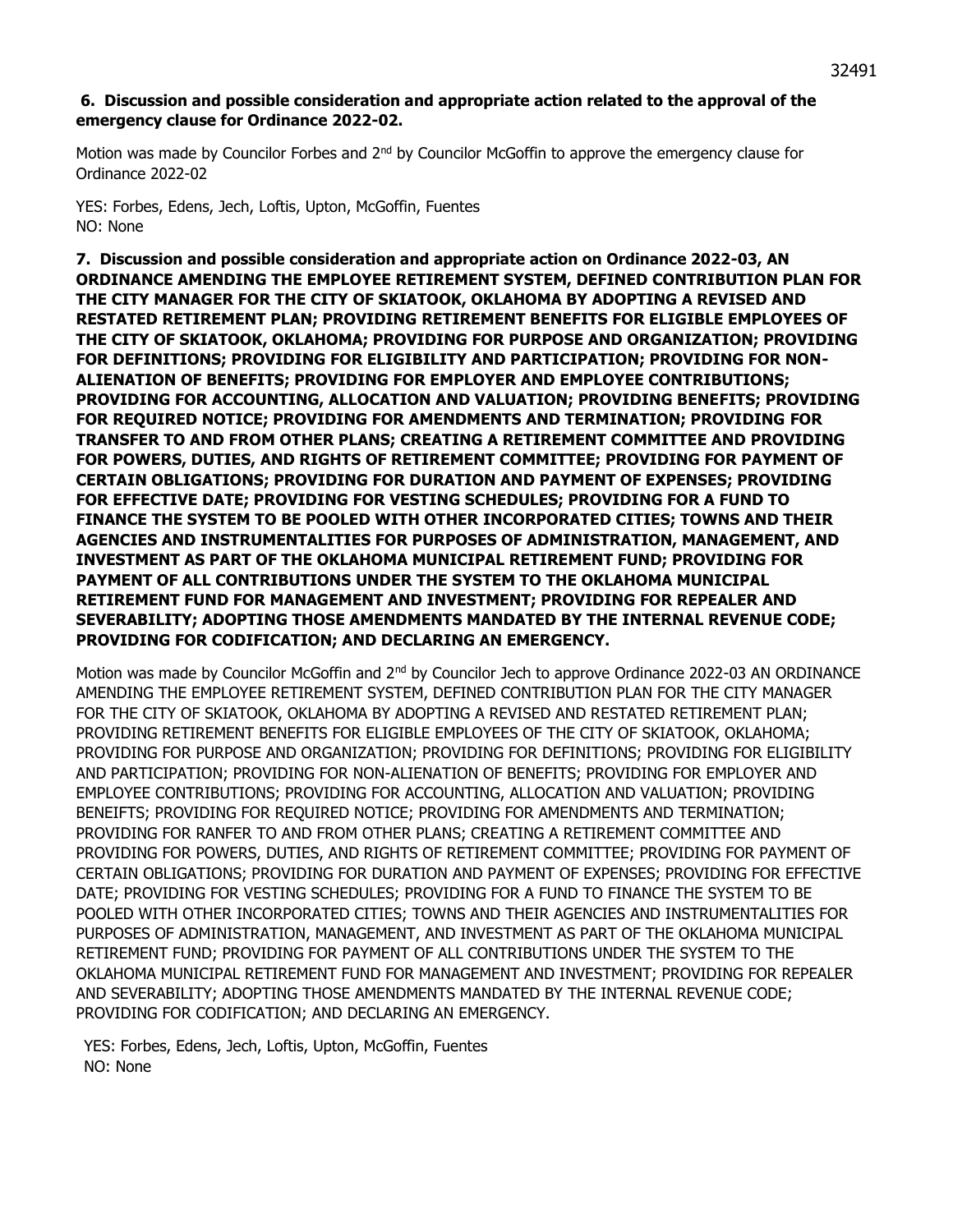#### **8. Discussion and possible consideration and appropriate action related to the approval of the emergency clause for Ordinance 2022-03**

Motion was made by Councilor McGoffin and 2<sup>nd</sup> by Vice Mayor Fuentes to approve emergency clause for Ordinance 2022-03

YES: Forbes, Edens, Jech, Loftis, Upton, McGoffin, Fuentes NO: None

**9. Discussion and possible consideration and appropriate action related to the approval of Ordinance 2022-04 ( SKZ-207), AN ORDINANCE CHANGING AND AMENDING THE ZONING CLASSIFICATON FROM RS-3 (RESIDENTIAL SINGLE FAMILY) DISCTRICT TO RM (RESIDENTIAL MULTI-FAMILY) DISTRICT OF SUCH TERRITORIES LOCATED AT APPROXIMATELY 720 SOUTH "E" STREET, SKIATOOK, OKLAHOMA 74070; MORE PARTICULARLY DESCRIBED AS LOTS FORTY-THREE (43), FORTY-FOUR (44) FORTY-FIVE (45) AND FORTY-SIX (46), BLOCK FOUR (4) NORTH VINEYARD ADDITION TO SKIATOOK, TULSA COUNTY, STATE OF OKLAHOMA, ACCORDING TO THE RECORDED PLAT THEROF, AS SET FORTH IN ZONING APPLICATION NO. SKZ-207; REPEALING ALL ORDINANCES OR PARTS OF ORDINANCES IN CONFLICT HEREWITH, AND DECLARING AN EFFECTIVE DATE.**

Motion was made by Councilor McGoffin and 2<sup>nd</sup> by Vice Mayor Fuentes to approve Ordinance 2022-04 (SKZ-207), AN ORDINANCE CHANGING AND AMENDING THE ZONING CLASSIFICATON FROM RS-3 (RESIDENTIAL SINGLE FAMILY) DISCTRICT TO RM (RESIDENTIAL MULTI-FAMILY) DISTRICT OF SUCH TERRITORIES LOCATED AT APPROXIMATELY 720 SOUTH "E" STREET, SKIATOOK, OKLAHOMA 74070; MORE PARTICULARLY DESCRIBED AS LOTS FORTY-THREE (43), FORTY-FOUR (44) FORTY-FIVE (45) AND FORTY-SIX (46), BLOCK FOUR (4) NORTH VINEYARD ADDITION TO SKIATOOK, TULSA COUNTY, STATE OF OKLAHOMA, ACCORDING TO THE RECORDED PLAT THEROF, AS SET FORTH IN ZONING APPLICATION NO. SKZ-207; REPEALING ALL ORDINANCES OR PARTS OF ORDINANCES IN CONFLICT HEREWITH, AND DECLARING AN EFFECTIVE DATE.

YES: Forbes, Edens, Jech, Loftis, Upton, McGoffin, Fuentes

NO: None

**10. Discussion and possible consideration and appropriate action on Ordinance 2022-05, AMENDING TITLE 6 "PUBLIC SAFETY AND NUISANCES", CHAPTER 2 "FIRE DEPARTMENT", AND SECTION 4 " FIRE CHIEF AND ASSISTANT FIRE CHIEF", AND SECTION 9 " COMPENSATION AND REIMBURSEMENT", AND SECTION 12 "DEPARTMENTAL AUTHORITY, REQUIREMENTS AND SPECIFIC DUTIES", AND SECTION 15 "REFUSAL TO OBEY ORDERS", OF THE CODE OF ORDINANCES OF THE CITY OF SKIATOOK, OKLAHOMA, CONCERNING THE SKIATOOK FIRE DEPARTMENT, CONTAINING OTHER PROVISIONS RELATED THERETO, REPEALING ALL ORDINANCES OR PARTS OF ORDINANCES IN CONFLICT HEREWITH, ESTABLISHING AN EFFECTIVE DATE AND DECLARING AN EMERGENCY.**

Motion was made by Councilor McGoffin and 2<sup>nd</sup> by Councilor Loftis to approve Ordinance 2022-05, AMENDING TITLE 6 "PUBLIC SAFETY AND NUISANCES", CHAPTER 2 "FIRE DEPARTMENT", AND SECTION 4 " FIRE CHIEF AND ASSISTANT FIRE CHIEF", AND SECTION 9 " COMPENSATION AND REIMBURSEMENT", AND SECTION 12 "DEPARTMENTAL AUTHORITY, REQUIREMENTS AND SPECIFIC DUTIES", AND SECTION 15 "REFUSAL TO OBEY ORDERS", OF THE CODE OF ORDINANCES OF THE CITY OF SKIATOOK, OKLAHOMA, CONCERNING THE SKIATOOK FIRE DEPARTMENT, CONTAINING OTHER PROVISIONS RELATED THERETO, REPEALING ALL ORDINANCES OR PARTS OF ORDINANCES IN CONFLICT HEREWITH, ESTABLISHING AN EFFECTIVE DATE AND DECLARING AN EMERGENCY**.**

YES: Forbes, Edens, Jech, Loftis, Upton, McGoffin, Fuentes NO: None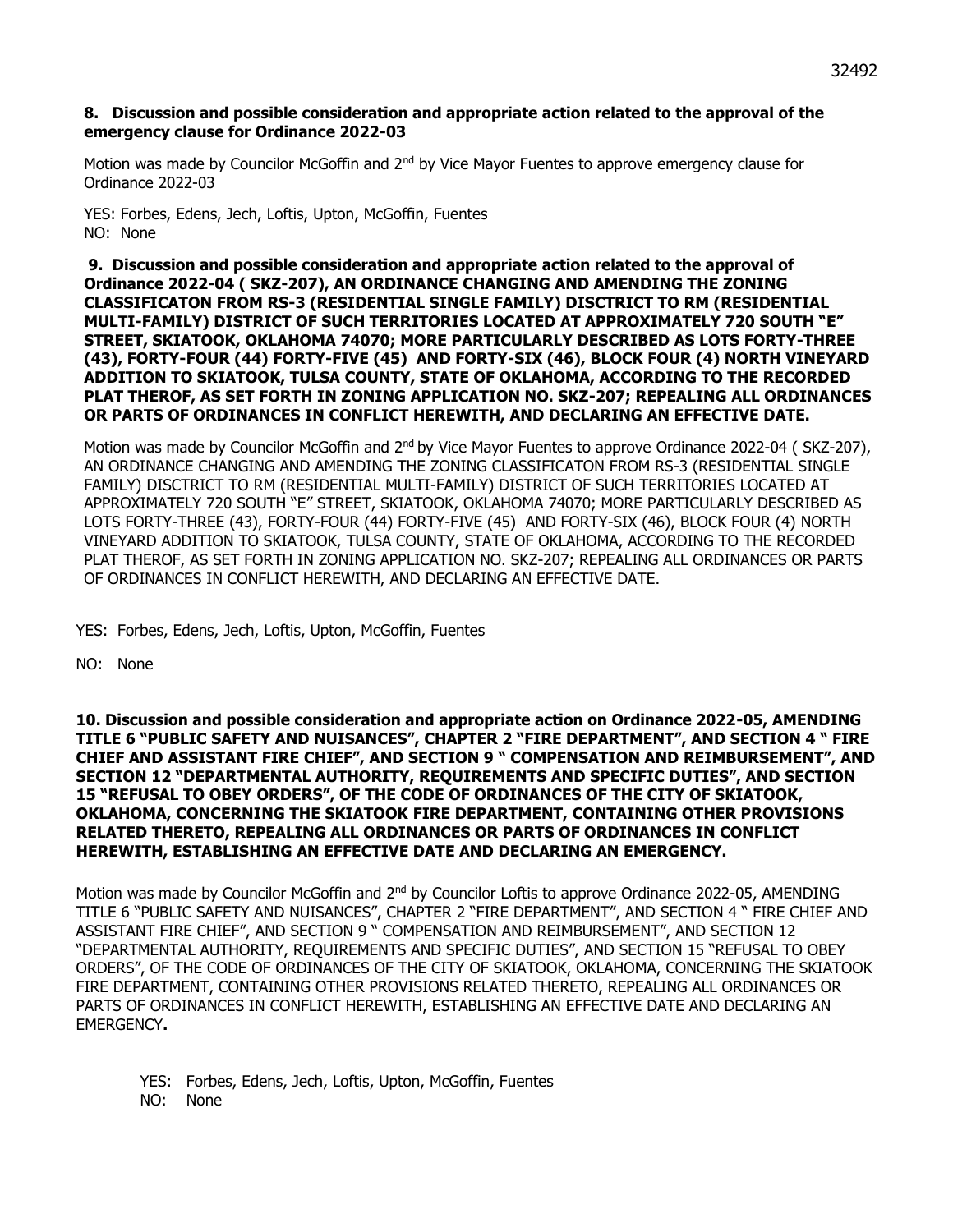## **11. Discussion and possible consideration and appropriate action related to the approval of the emergency clause for Ordinance 2022-05**

Motion was made by Councilor McGoffin and  $2<sup>nd</sup>$  by Vice Mayor Fuentes to approve the emergency clause for Ordinance 2022-05.

YES: Forbes, Edens, Jech, Loftis, Upton, McGoffin, Fuentes NO: None

## **12. Discussion and possible consideration and appropriate action related to the approval of hosting a community event in Central Park April 21st, 2022 from 6:00pm-8:00pm to celebrate D.A.R.E. day. (Requested by School Resource Officer Brandon Foshee)**

Motion was made by Councilor Jech and  $2^{nd}$  by Councilor Upton to approve the hosting of a community event in Central Park April 21st, 2022 from 6:00pm-8:00pm to celebrate D.A.R.E. day.

YES: Forbes, Edens, Jech, Loftis, Upton, McGoffin, Fuentes NO: None

### **13. Discussion and possible consideration and appropriate action, related to financing of Capital projects for new City Police and Fire facilities.**

Motion as made by Vice Mayor Fuentes and 2<sup>nd</sup> by Councilor Forbes for approval to have City Manager pursue a one cent sales tax for August 23rd, 2022 election date.

YES: Forbes, Edens, Jech, Upton, McGoffin, Fuentes NO: Loftis

- **14. Discussion related to water drainage issues in Britton Meadows subdivision specifically 3621 Forest Street Skiatook, Ok (Citizens Zak Wilson & Jon Piquet).**
- **15. Discussion related to downtown parking and beautification. (Citizen Martin Tucker).**
- **16. Discussion related to development and implementation of a Skiatook airport noise control program based on guidelines supported by the International Aircraft Owners and Pilots Association. (Citizen: Martin Tucker)**
- **17. Discussion and possible consideration and appropriate action related to the approval of the usage of the Osage Trail for the Iron Man Competition to be held May 22nd .**

Motion was made by Councilor Upton and 2<sup>nd</sup> by Vice Mayor Fuentes to approve the use of the Osage Trail for the Iron Man Competition on May 22<sup>nd</sup>.

YES: Forbes, Edens, Jech, Loftis, Upton, McGoffin, Fuentes NO: None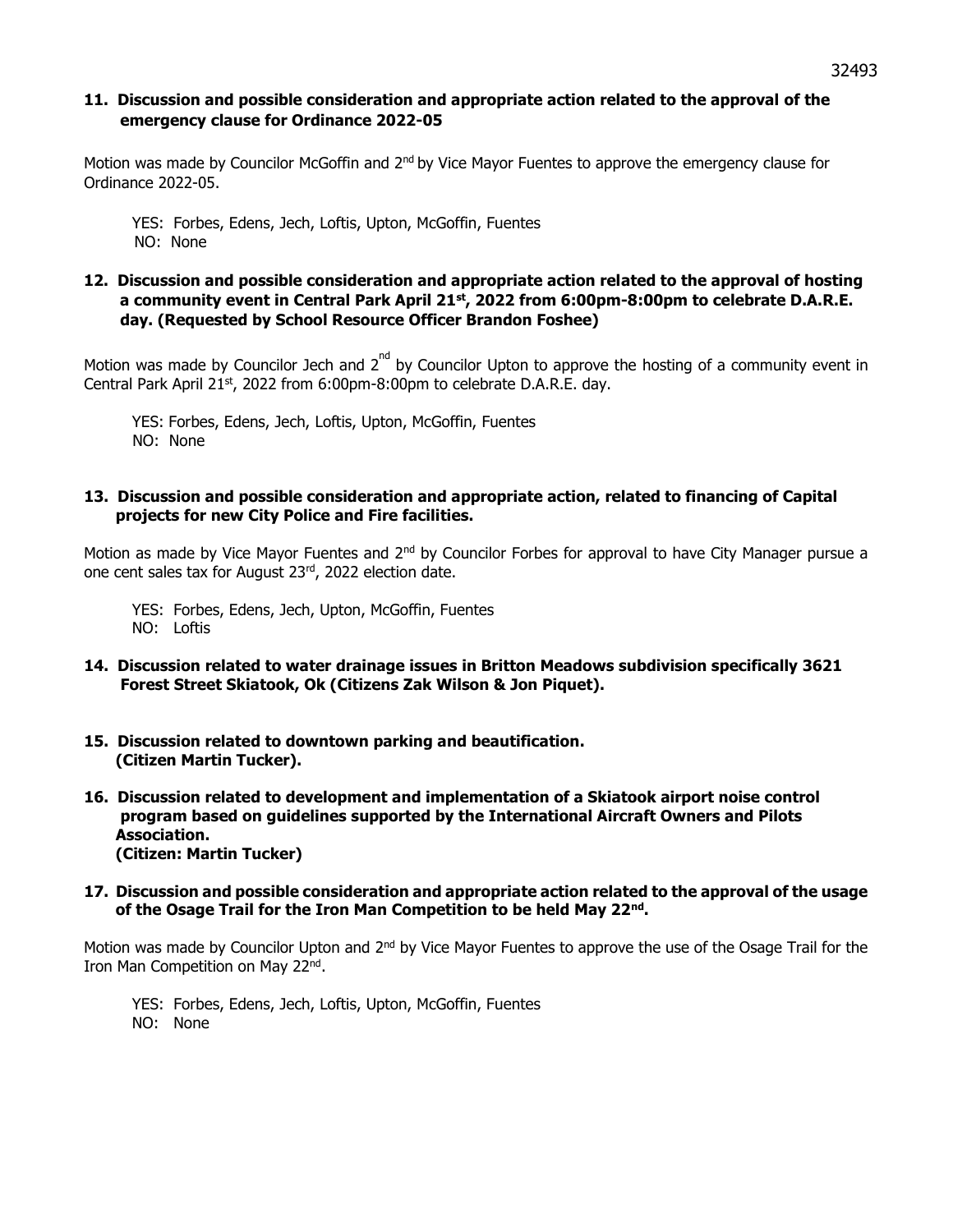- **18. Discussion related to possible future skate park and its possible location at Exchange Bank Park.**
- **19. Discussion related to Staffing issue within the Skiatook Police Department. (FOP President Tyler Wilson)**
- **20. Discussion and possible consideration and appropriate action related to entering into an Executive session for the purpose of discussing and considering the Employment contract of the City Manager, Carl Bradley "Brad" White, pursuant to Title 25 Oklahoma Statues, section 307 (B) (1).**

Motion was made by Vice Mayor Fuentes and 2<sup>nd</sup> by Councilor Jech to go into Executive Session.

YES: Forbes, Edens, Jech, Loftis, Upton, McGoffin, Fuentes NO: None

## **21. Vote to come out of Executive session**

Motion was made by Vice Mayor Fuentes and 2<sup>nd</sup> by Councilor Upton to come out of Executive session

YES: Forbes, Edens, Jech, Loftis, Upton, McGoffin, Fuentes NO: None

### **22. Executive session minutes provided by Mayor to City Clerk.**

## **23. Discussion and possible consideration and appropriate action related to the approval of a new Employment contract between the City of Skiatook and Carl Bradley "Brad" White for his employment as City Manager.**

Motion was made by Councilor McGoffin and 2<sup>nd</sup> by Vice Mayor Fuentes to approve the new employment contract between the City of Skiatook and Carl Bradley "Brad" White for his employment as City Manager for 2-year term 7/1/2022-6/30/2024.

## **24. City Manager's Report: \* Update regarding the possible new Cell Tower**

## **\*If any citizen should have a comment of concern they wish to express or have heard, please feel free to contact the City Manager's Office at (918)396-2797 x 113**

## **25. Adjournment**

Motion was made by Councilor Jech and 2<sup>nd</sup> by Councilor Loftis to adjourn

YES: Forbes, Edens, Jech, Loftis, Upton, McGoffin, Fuentes NO: None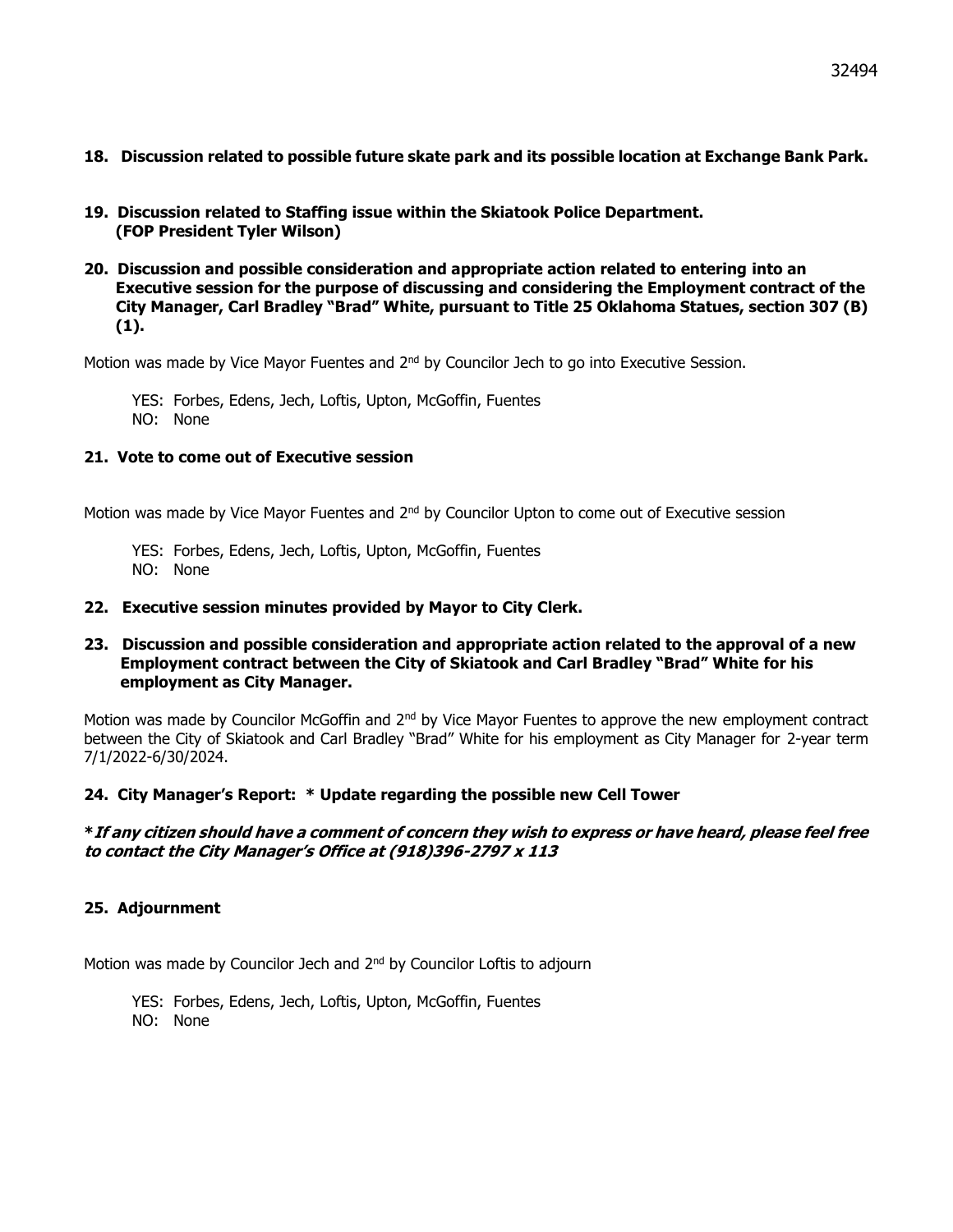Cody Fuentes, Vice-Mayor

\_\_\_\_\_\_\_\_\_\_\_\_\_\_\_\_\_\_\_\_\_\_\_\_\_\_\_\_\_\_\_\_\_ \_\_\_\_\_\_\_\_\_\_\_\_\_\_\_\_\_\_\_\_\_\_\_\_\_\_\_\_\_\_\_\_ Robin Edens, Mayor Stephanie Upton, Councilor

Linda Loftis, Councilor

Joyce Jech, Councilor

Shirley Lett, City Clerk Geoff McGoffin, Councilor

Date Minutes Approved: Therb Forbes, Councilor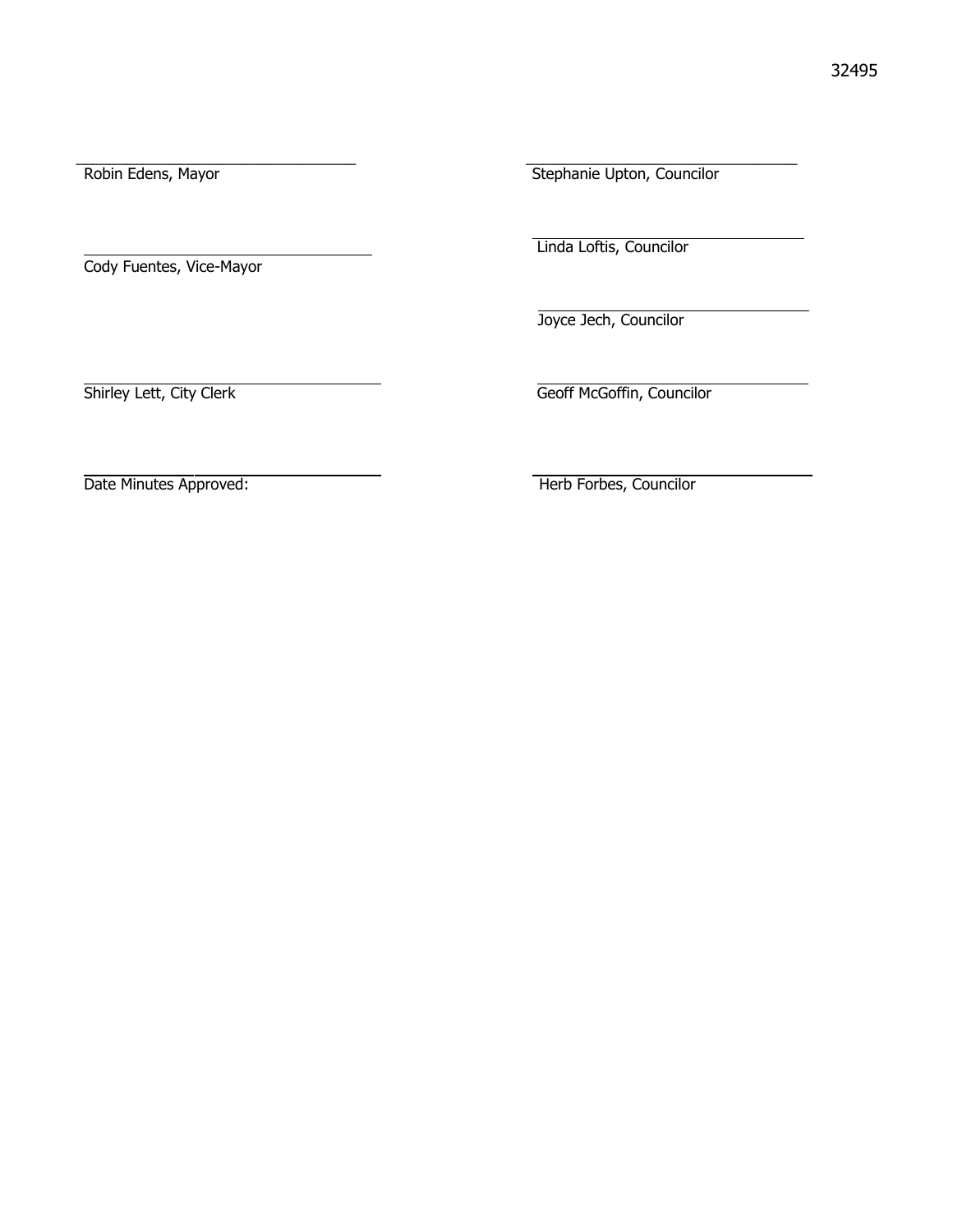# **MINUTES OF THE SKIATOOK PUBLIC WORKS AUTHORITY TUESDAY, APRIL 12, 2022 8:20 P.M., MUNICIPAL BOARDROOM DIRECTLY FOLLOWING THE ADJOURNMENT OF THE CITY COUNCIL**

## **1. Call to Order**

The meeting was called to order by Chairman Edens at 8:20 pm in the Municipal Boardroom.

### **2. Roll Call**

PRESENT: Herb Forbes, Robin Edens, Linda Loftis, Stephanie Upton, Cody Fuentes, Geoff McGoffin, Joyce Jech

STAFF: Brad White, Shirley Lett, and other staff members.

### **3. Consideration and appropriate action relating to a request for approval of the Consent Agenda.**

- a. Approval of the minutes of the March 8, 2022 Regular Meeting.
- b. Approval of Purchase Orders/Warrants for 03/29/22 (#142316-#142410) i. SPWA  $$203,030.75$
- c. Approval of Purchase Orders/Warrants for 04/12/22 (#142456-#142548)
	- i. SPWA \$271,868.49 ii. Payroll (03-11-22) \$63,359.86
		- iii. Payroll (03-25-22) \$90,976.36
- d. Ratify purchase of easement tract from Lakeview Southern Baptist Church of Skiatook, INC., "GRANTOR" to City of Skiatook, Ok ("City") and The Skiatook Public Works Authority ("SPWA"), "GRANTEES" for the sum of TWO THOUSAND DOLLARS (\$2,000.00) for the purposes of relocating, repairing public utilities.

Motion was made by Vice Chairman Fuentes and  $2<sup>nd</sup>$  by Trustee Upton to approve the Consent Agenda.

YES: Forbes, Edens, Loftis, Upton, Fuentes, McGoffin, Jech NO: NONE

#### **4. Consideration and appropriate action relating to items removed from the Consent Agenda.**

Item was skipped. No action was taken.

#### **5. Discussion and possible consideration and appropriate action related to the approval of a new Employment contract between the City of Skiatook and Carl Bradley "Brad" White for his employment as Skiatook Public Works Administrator.**

Motion was made by Trustee McGoffin and 2<sup>nd</sup> by Vice-Chairman Fuentes to approve new employment contract between City of Skiatook and Carl Bradley "Brad" White for his employment as Skiatook Public Works Administrator for a 2-year term 7/1/2022-6/30/2024

YES: Forbes, Edens, Loftis, Upton, Fuentes, McGoffin, Jech NO: NONE